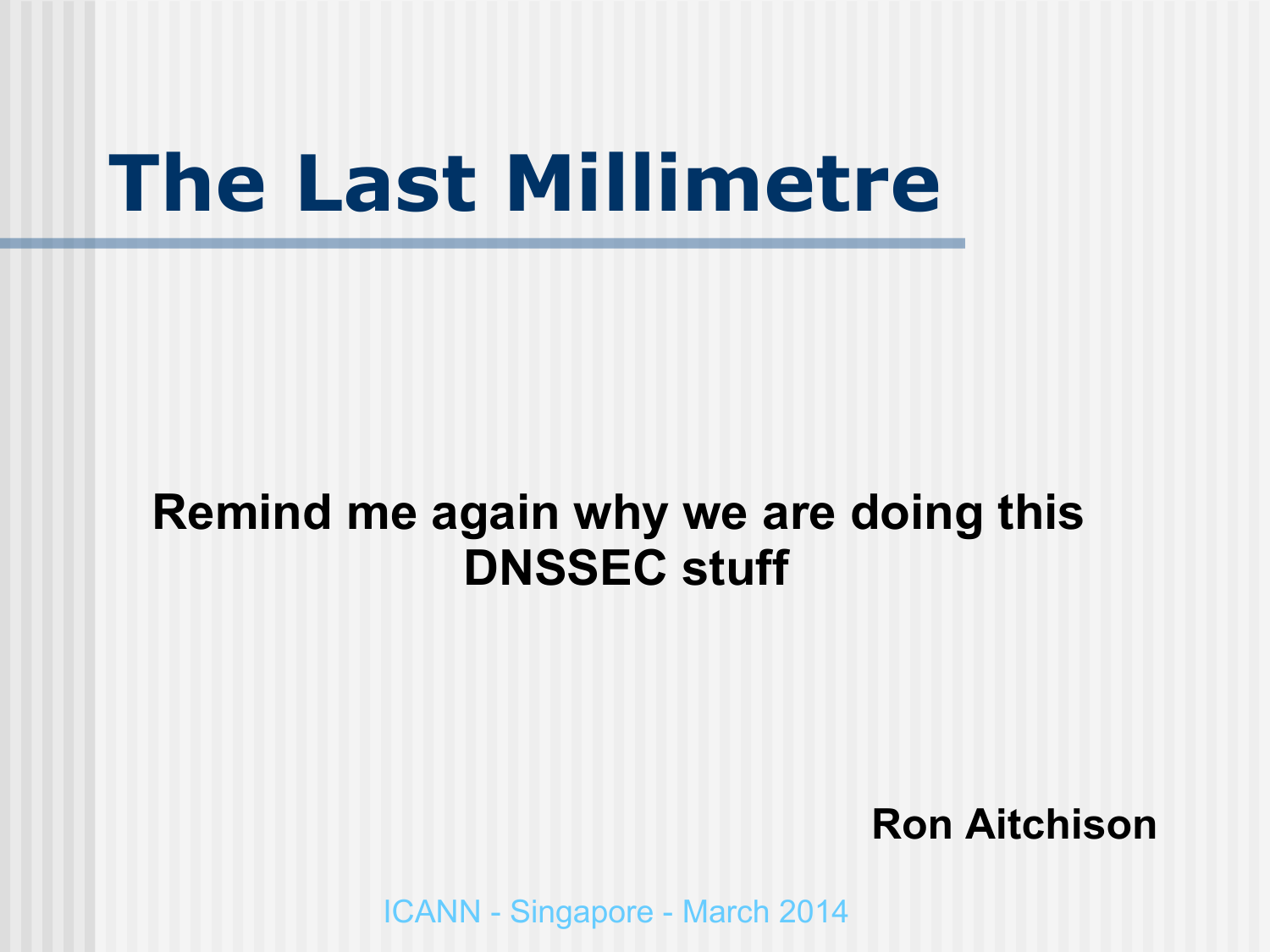## DNSSEC's Purpose

### ■ Classic RFC Stuff

- Authenticated Authoritative source
- **Integrity Data is unmodified**
- **PNE Negative responses correct**
- $\blacksquare$  So what....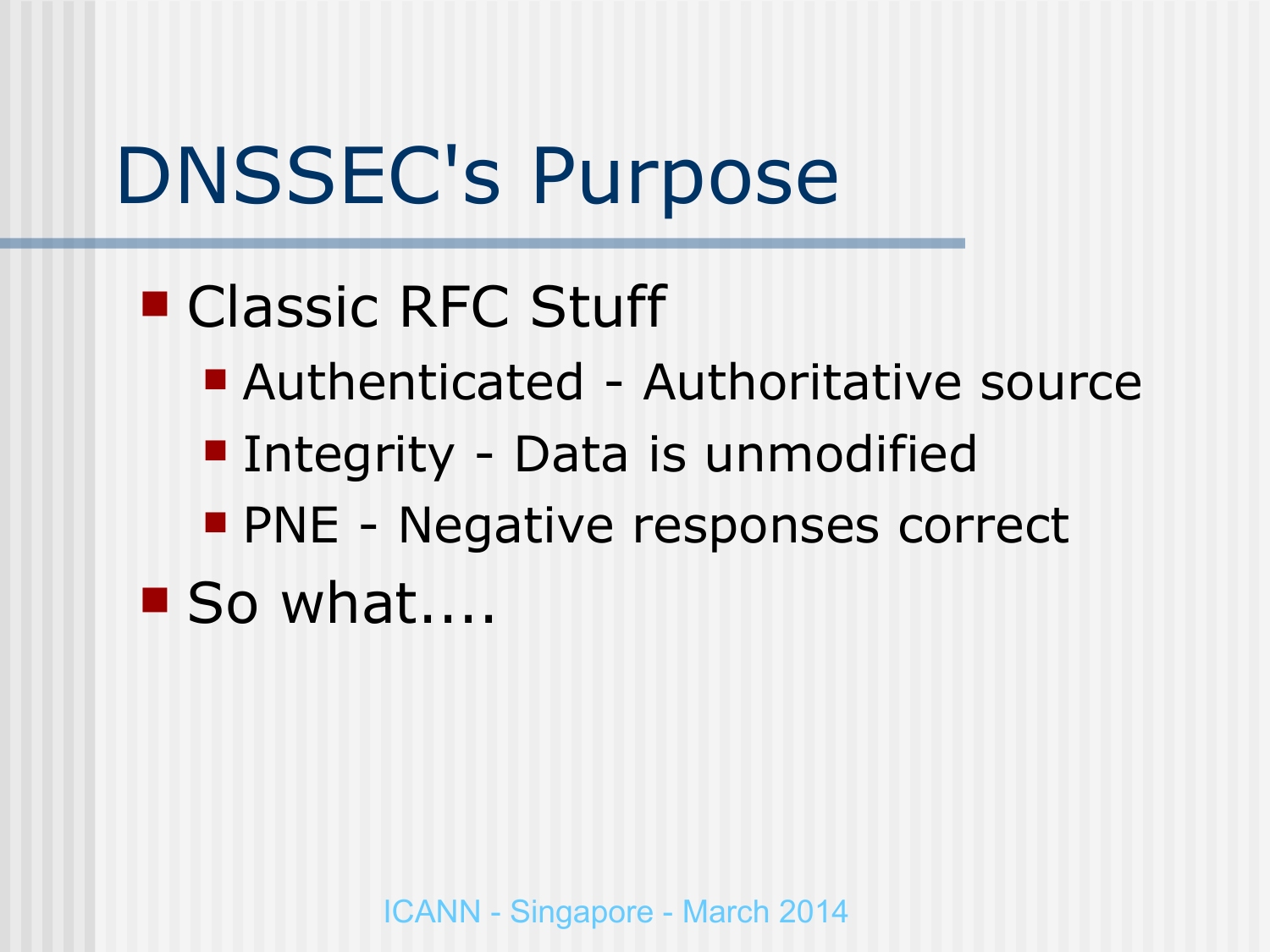## DNSSEC's Purpose

- Classic RFC Stuff Response
	- Authenticated Data from authoritative source
	- **Integrity Data is unmodified**
	- **PNE Negative responses correct**
- So what....
	- 'cos applications can use the results
		- Browsers, Mail, LDAP clients etc.
- Which means...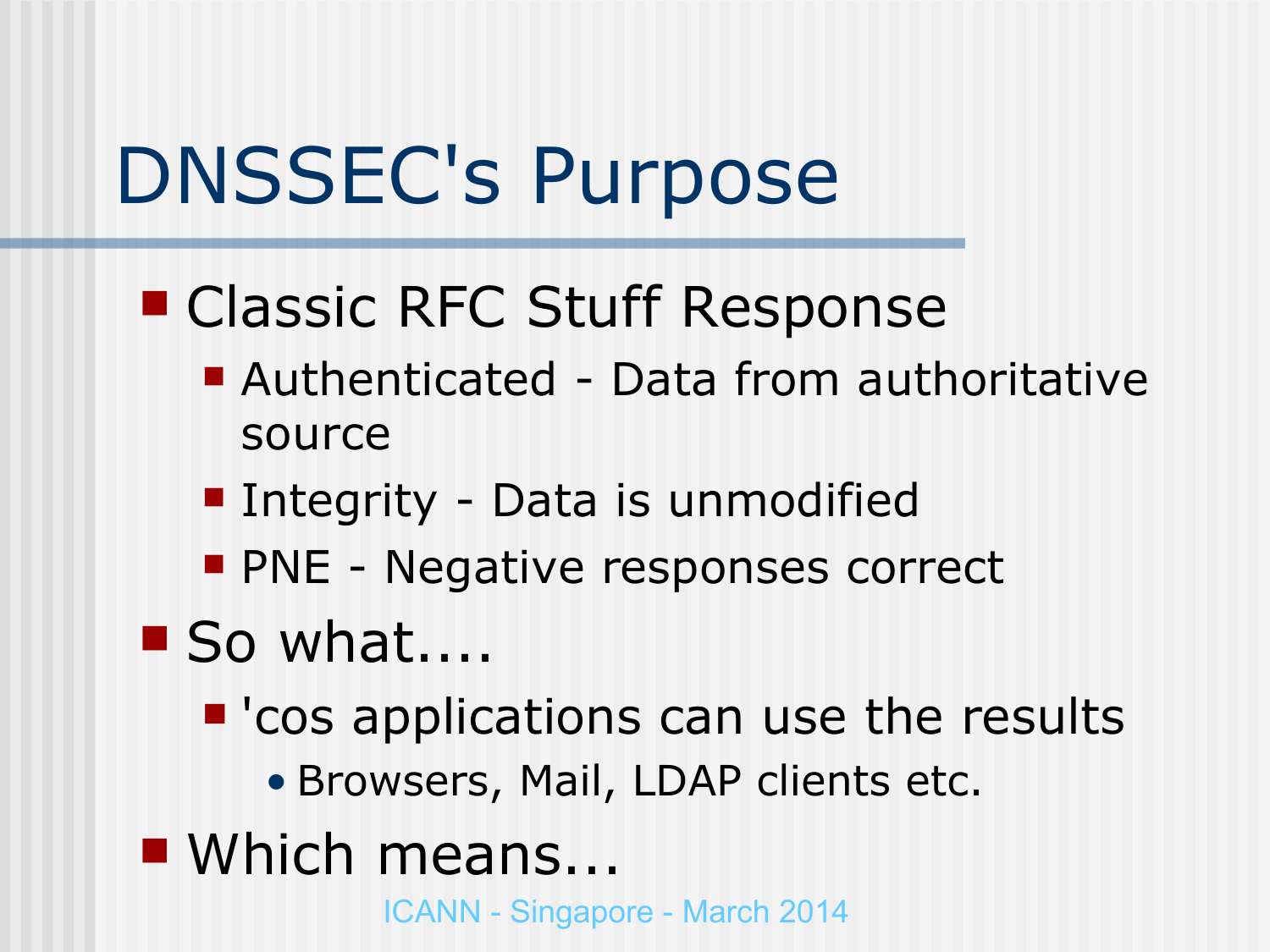#### **DNSSEC-aware API POSIX, MS**

- DNSSEC-aware/validating stub (caching) resolver
- **Root-distribution and rollover**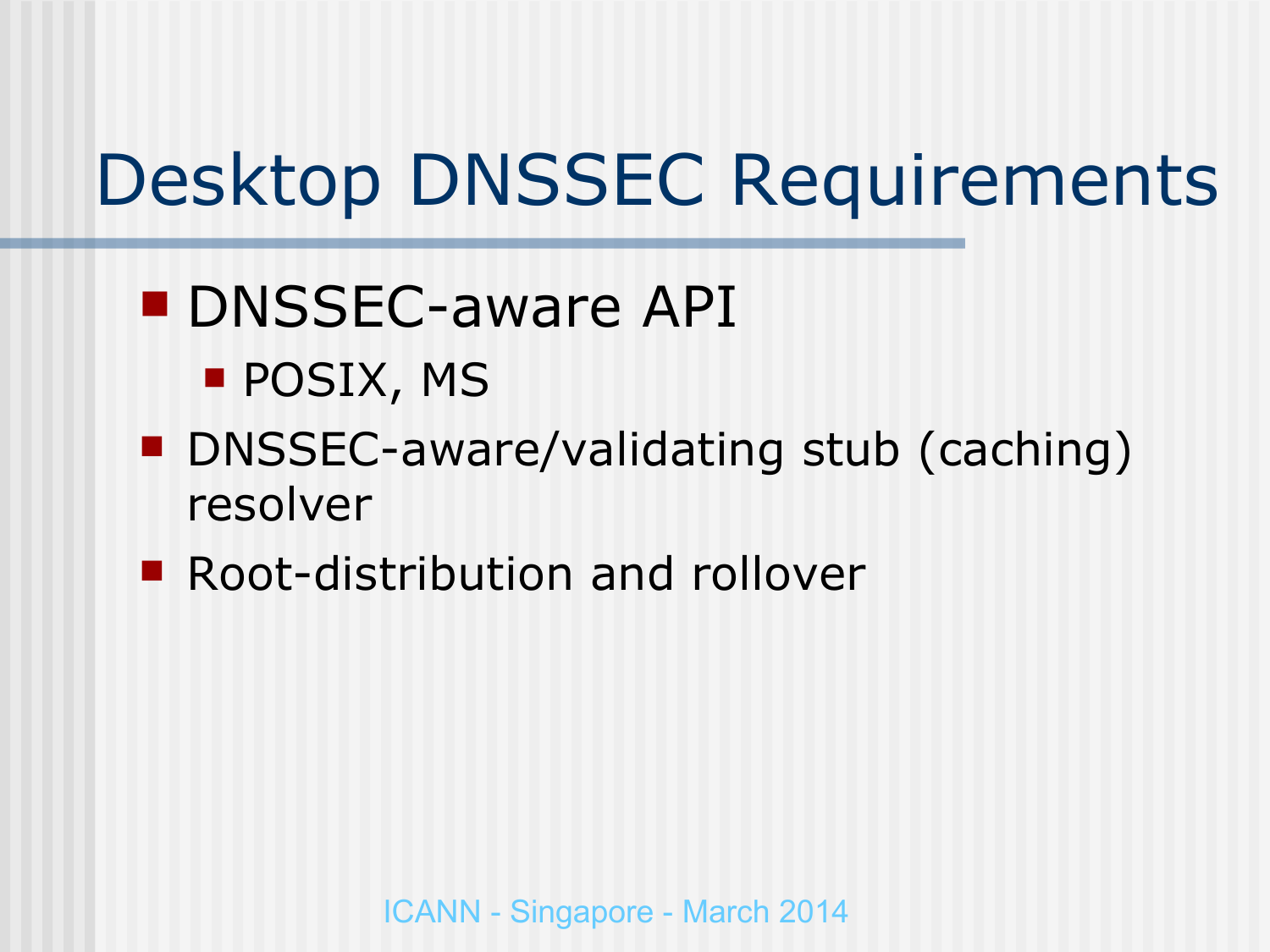### DNSSEC API

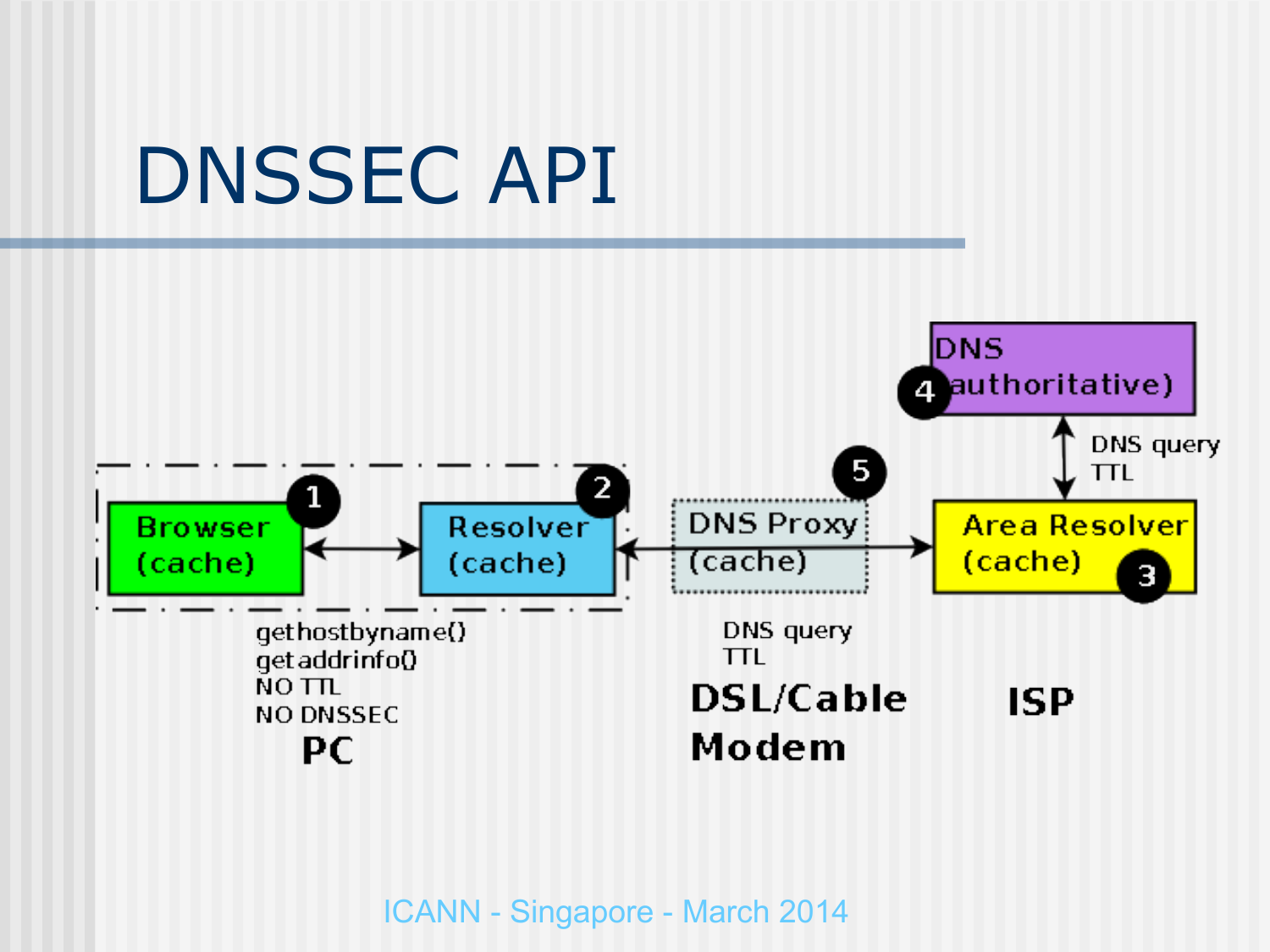- **DISSEC-aware API** 
	- **POSIX (getaddrinfo), MS (getaddrinfo, DnsQuery).**
- w/out DNSSEC-aware/validating stub resolver
- **Multiple approaches so far:** 
	- draft-hayatnagarkar-dnsext-validator-api-09/libval (dnssec-tools)
		- val getaddrinfo, no BOGUS, no TTL, configurable, manual trust anchor, sync/async
	- libunbound
		- ub\_resolve, big answer (conflates insecure and indeterminate), sync/aync, no CD mode? Allows for bridge/wrapper function
	- $\blacksquare$  libdns (isc)
		- DNSSEC aware getaddrinfo, only BOGUS (via gai\_strerror), no TTL, manual trust anchor, sync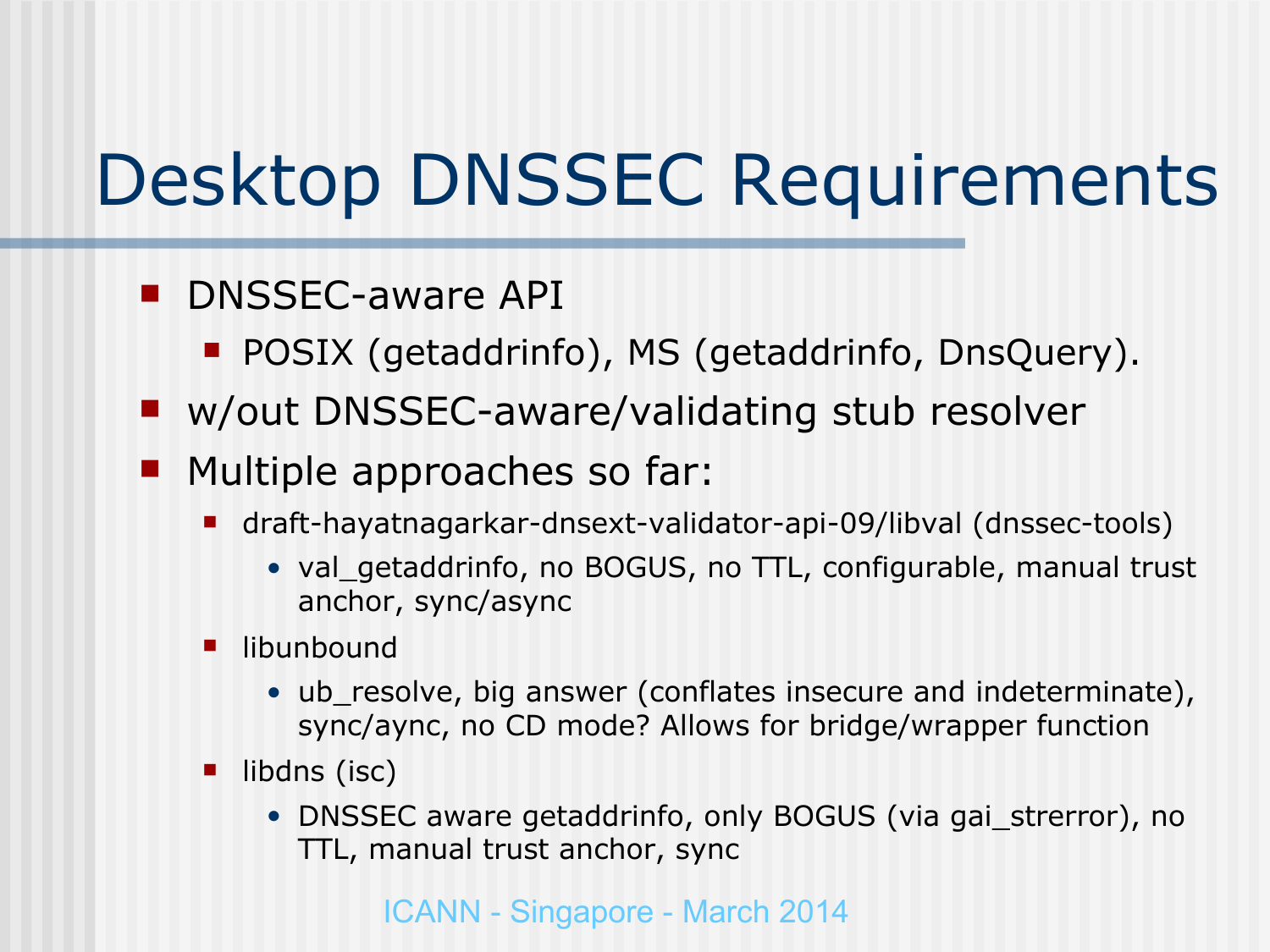# DNSSEC API - Outstanding

- Need a DNNSEC-aware API:
	- Standardized (IETF/POSIX-IEEE)
	- **Works with and without DNSSEC**
	- **Primary status OK/Fail (as today)**
	- **Auxiliary status: None, Secure (1 bit?)**
	- But would be useful to solve the blind cache problem (TTL)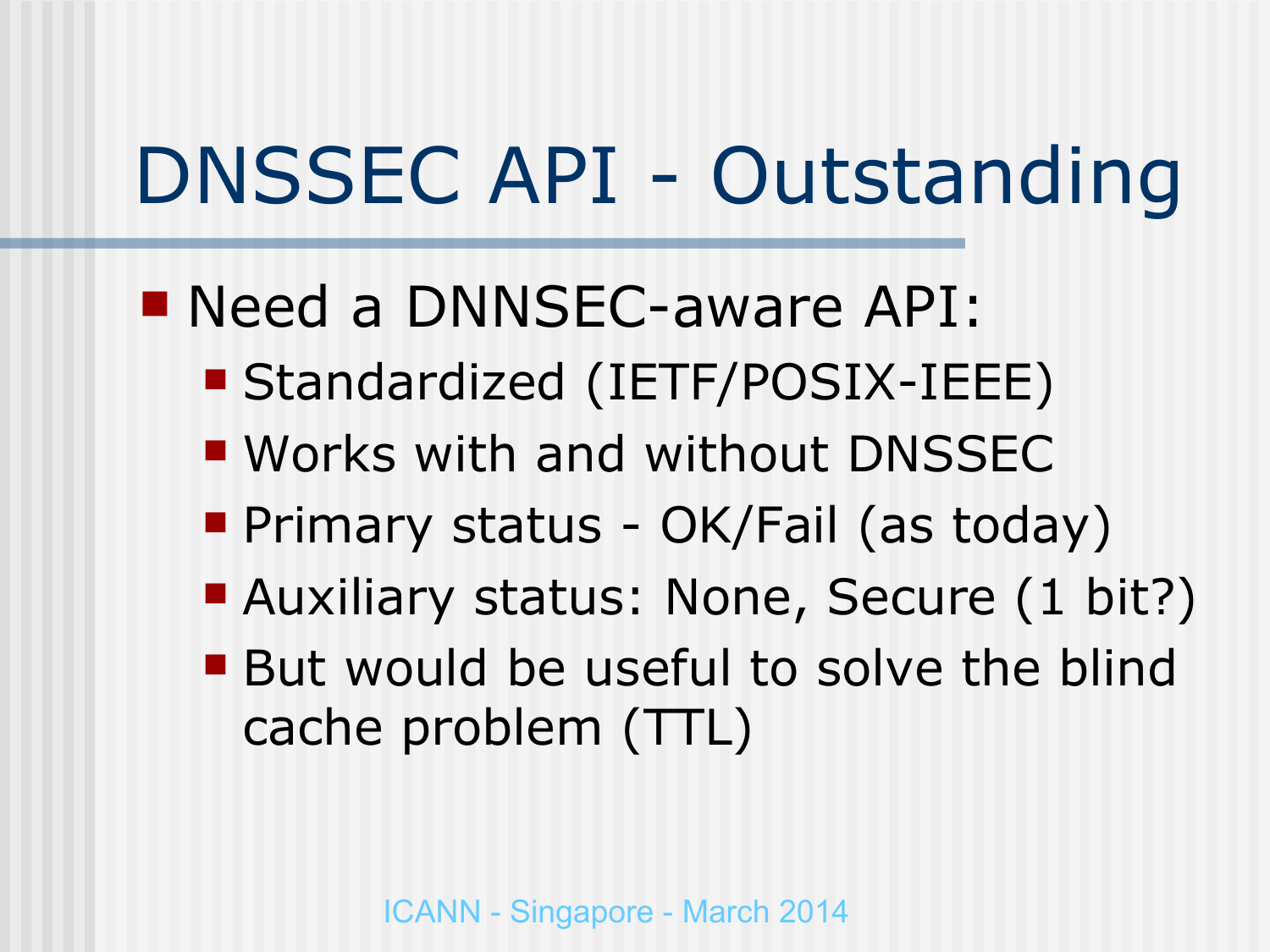#### **DNSSEC-aware API POSIX, MS**

■ DNSSEC-aware/Validating Stub (caching) Resolver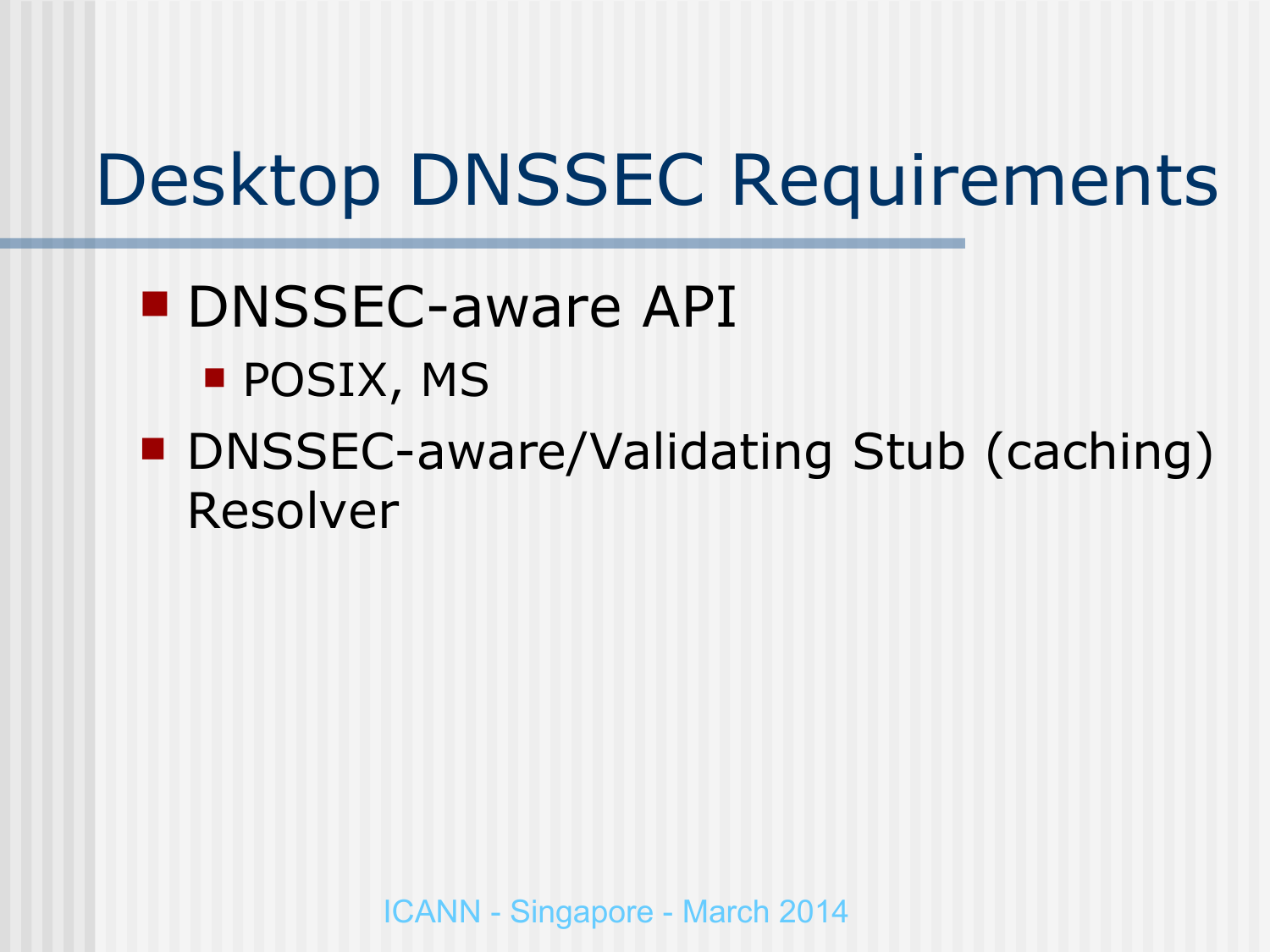### Stub Resolver

### **DNSSEC-aware:**

- Use AD, interprets results
- **Pretty simple needs an API**
- No trust anchor
- Area Resolver (DDoS)

#### **DNSSEC Validation:**

- **Pretty complex needs an API**
- Full resolver (unbound/Bind)
- use CD
- **Needs trust anchor**
- **Distributed validation load**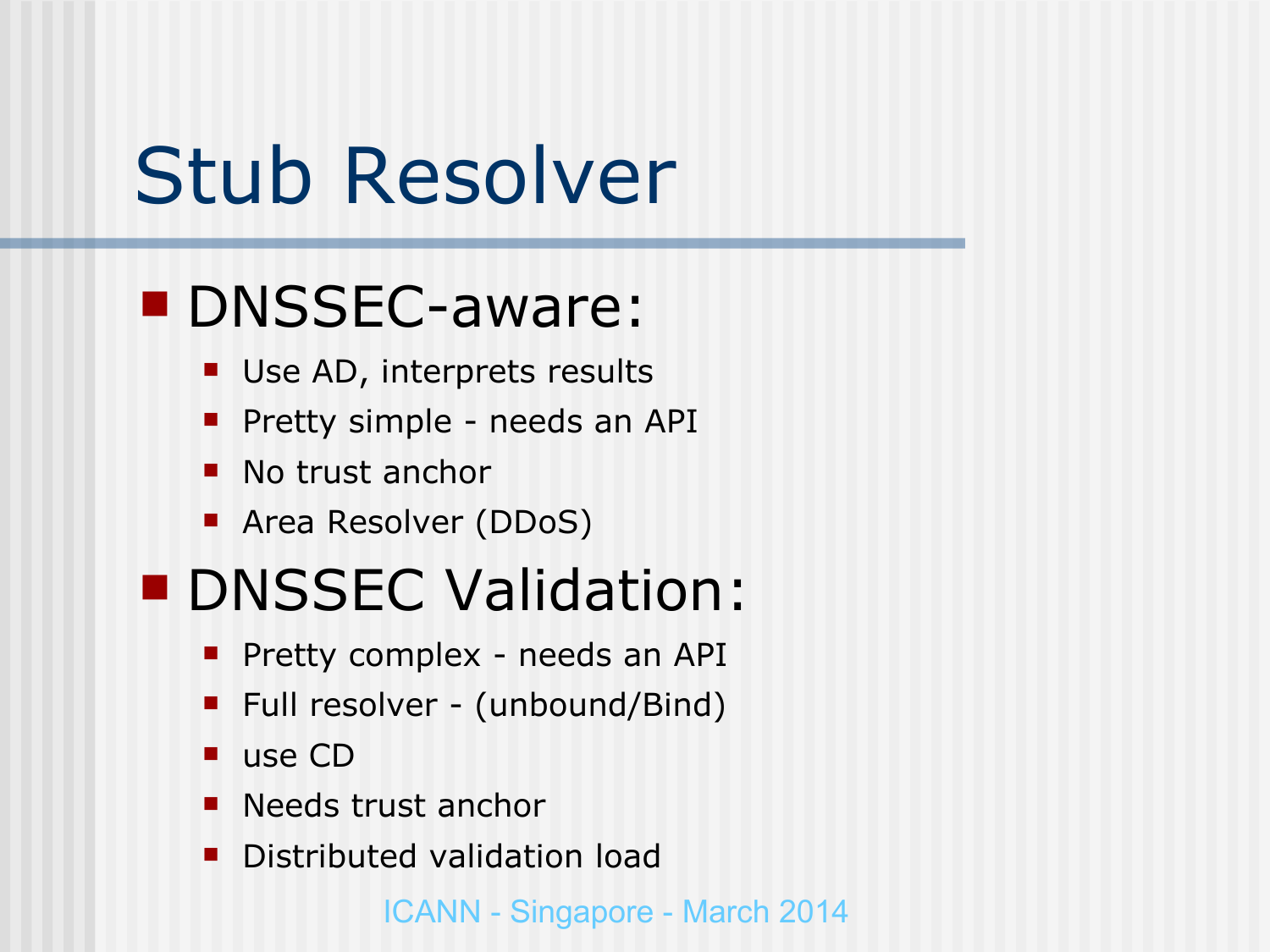# DNSSEC Validation Stub

### ■ Full Resolver

- **Code Base exists (BIND/Unbound/others)**
- **No Area Resolver (caching) usage**
- **Mobile data volume**
- **Exery device is exposed**

### ■ Use CD

- **Area Resolver (caching) use**
- **Mobile data volume lower**
- Code base changes (?)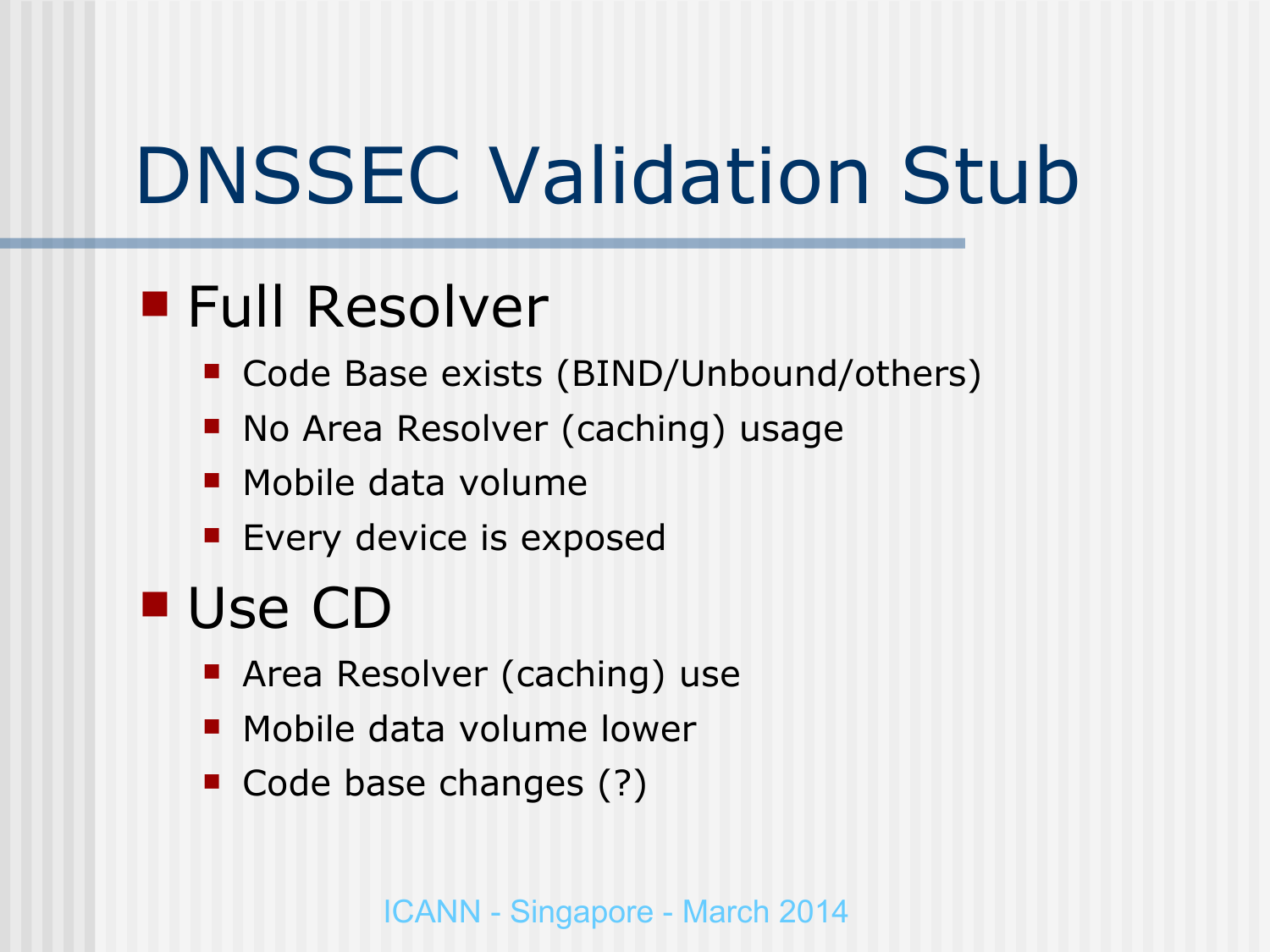# DNSSEC-Stub - Outstanding

- **DNSSEC-API**
- All methods possible/exist
- Code changes/implementation
- May need to solve mass root-key problem:
	- **Local validating stubs are orders of** magnitude bigger (maybe)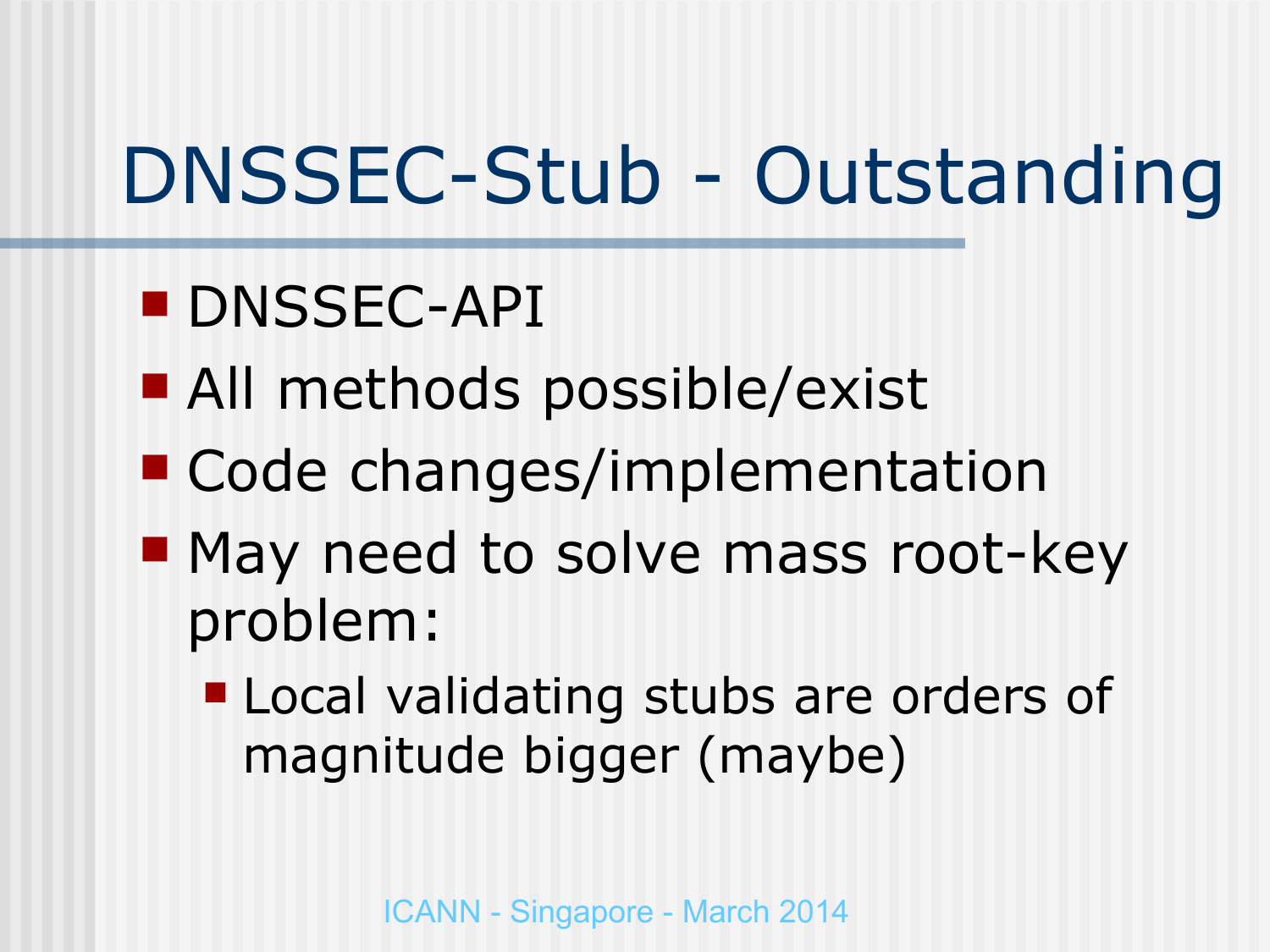- **DNSSEC-aware API POSIX, MS**
- DNSSEC-aware/Validating Stub (caching) Resolver
- **P** root-key handling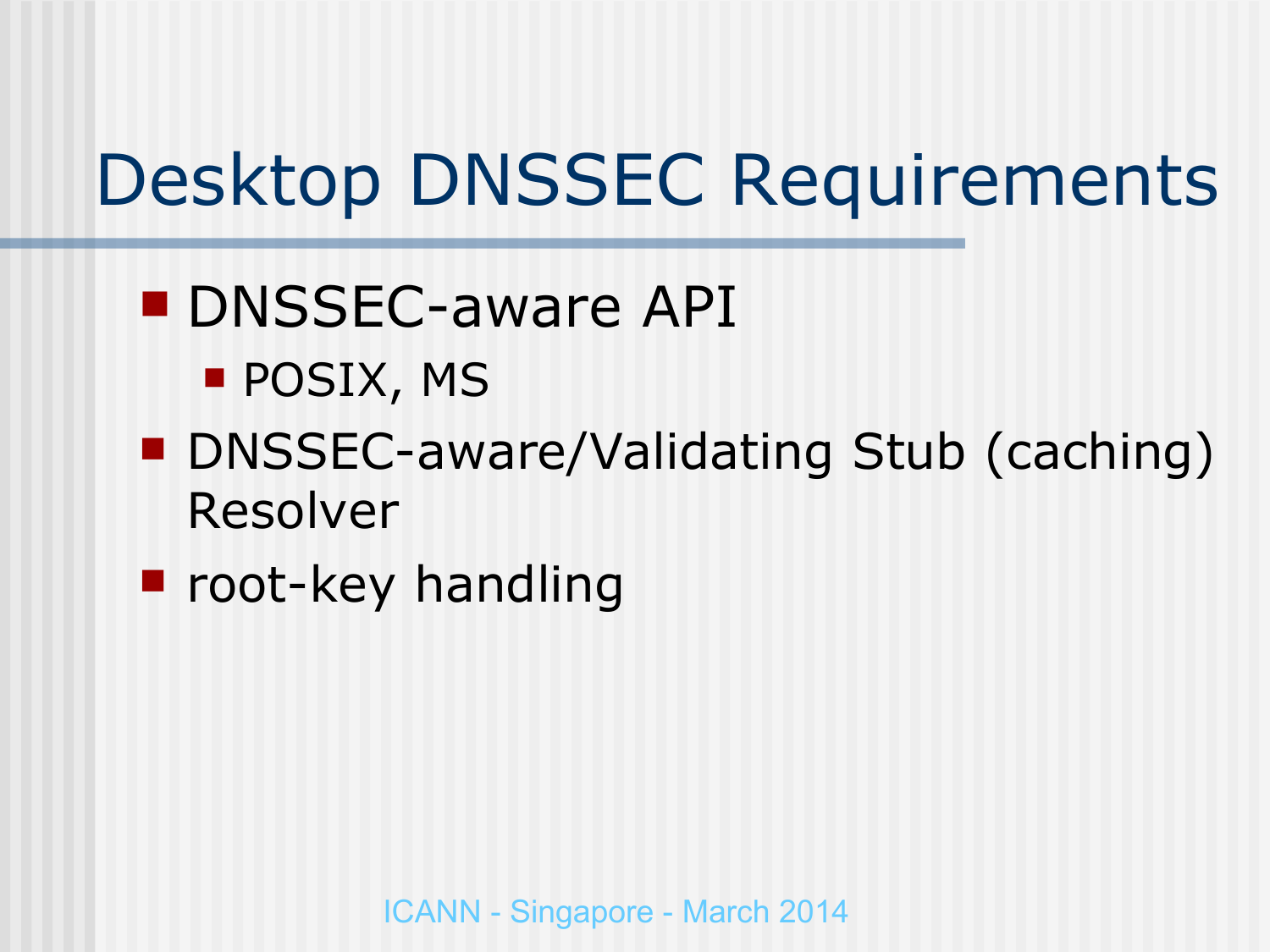### root-key Handling

- Distribute with everything (OS, BIND, Unbound, etc.)
	- ust like root ca certs
	- **qetting it via HTTPS is a joke**
- **Key-rollover** 
	- We need a constant test bed (DLV like approach?)
	- Stick 'em under root.arpa (test/emergency/next/backup, etc.) as DNSKEY RR or new RR type
	- $\blacksquare$  rollover fail to validate use the emergency key (5011'ish process)
	- **Biggest problem is not key but algorithm rollover**
	- Depending on approach area resolvers have cache
	- What's the attack vector for a compromised root-key
	- It's either too late or we have until 2027 (ish)
	- ICANN security/process vs X.509 CAs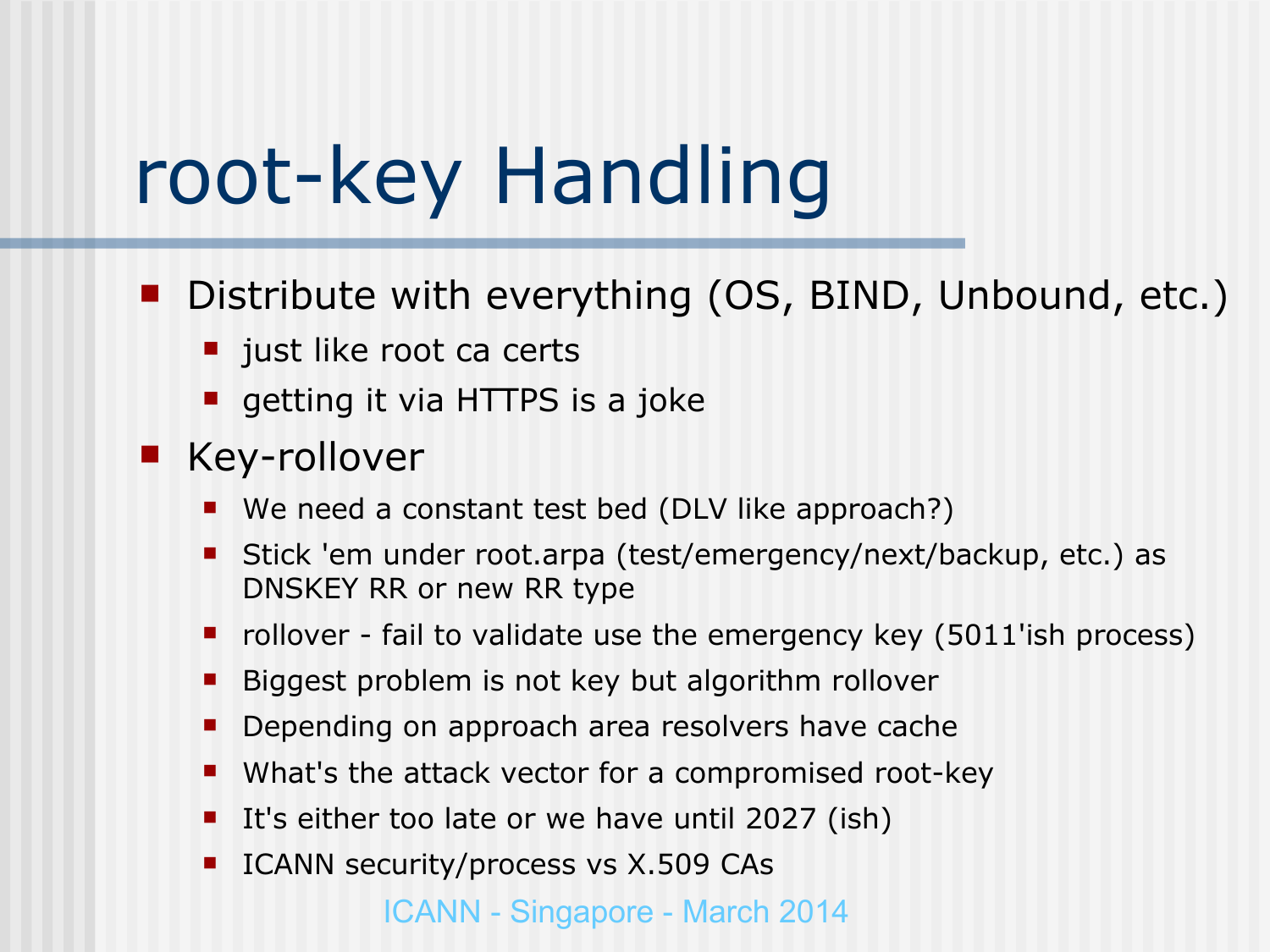## root-key - Outstanding

- We need an in-band RFC process for root/algorithm change
	- RFC 5011 made a huge leap forward we need to build on it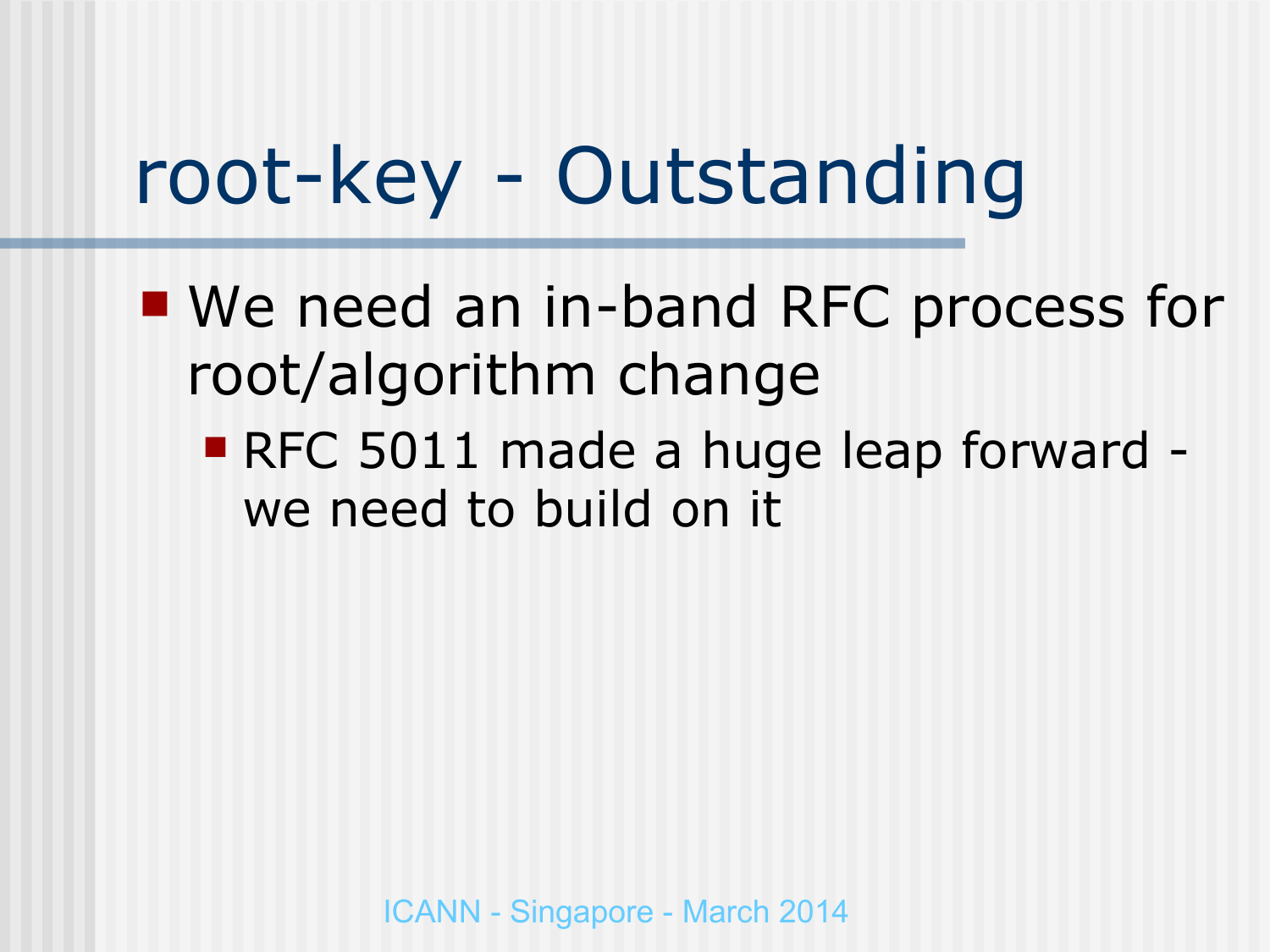### **DNSSEC-aware API**

**Single API Standardization** 

#### ■ DNSSEC-aware Stub (caching) Resolver

- Multiple approaches
- Just code (!)
- Mobile?

#### ■ Root-key distribution

- initial with distribution (stub or OS)
- use DNS tree to provide changes
- **algorithms changes are tough**
- ICANN Singapore March 2014 ■ X.509 root certs sets the bar